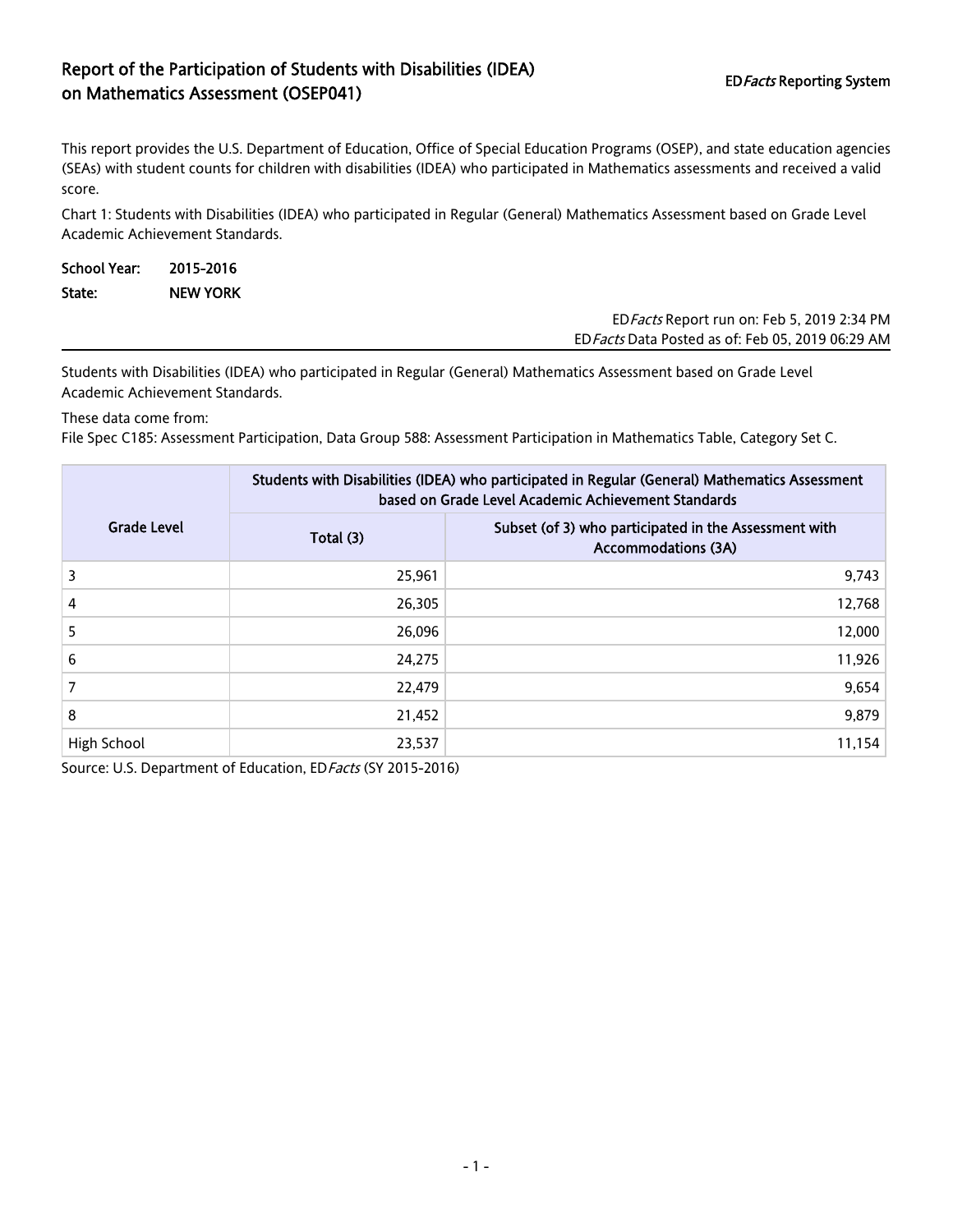## Report of the Participation of Students with Disabilities (IDEA) Report of the Farticipation of Staticitis with Bisabilities (IBE/V) FOR THE Reporting System<br>The Mathematics Assessment (OSEP041)

This report provides the U.S. Department of Education, Office of Special Education Programs (OSEP), and state education agencies (SEAs) with student counts for children with disabilities (IDEA) who participated in Mathematics assessments and received a valid score.

Chart 2: Students with Disabilities (IDEA) who participated in an Alternate Mathematics Assessments.

| School Year: 2015-2016 |                 |  |  |  |
|------------------------|-----------------|--|--|--|
| State:                 | <b>NEW YORK</b> |  |  |  |

| ED Facts Report run on: Feb 5, 2019 2:34 PM       |
|---------------------------------------------------|
| ED Facts Data Posted as of: Feb 05, 2019 06:29 AM |

Students with Disabilities (IDEA) who participated in an Alternate Mathematics Assessments.

These data come from:

File Spec C185: Assessment Participation, Data Group 588: Assessment Participation in Mathematics Table, Category Set C.

|                    | Students with Disabilities (IDEA) who participated in an Alternate Mathematics Assessments |                                                                                                                                    |                                                                                                                       |                                                                                                                        |  |  |
|--------------------|--------------------------------------------------------------------------------------------|------------------------------------------------------------------------------------------------------------------------------------|-----------------------------------------------------------------------------------------------------------------------|------------------------------------------------------------------------------------------------------------------------|--|--|
| <b>Grade Level</b> | Total $(4)$ <sup>1</sup>                                                                   | Subset (of 4) whose<br><b>Alternate Assessment</b><br>was based on Grade<br>Level Academic<br><b>Achievement Standards</b><br>(AA) | Subset (of 4) whose<br><b>Alternate Assessment</b><br>was based on modified<br>Academic Achievement<br>Standards (4B) | Subset (of 4) whose<br><b>Alternate Assessment</b><br>was based on Alternate<br>Academic Achievement<br>Standards (4C) |  |  |
| 3                  | 2,565                                                                                      |                                                                                                                                    |                                                                                                                       | 2,565                                                                                                                  |  |  |
| 4                  | 2,771                                                                                      |                                                                                                                                    |                                                                                                                       | 2,771                                                                                                                  |  |  |
| 5                  | 2,774                                                                                      |                                                                                                                                    |                                                                                                                       | 2,774                                                                                                                  |  |  |
| $6\,$              | 2,913                                                                                      |                                                                                                                                    |                                                                                                                       | 2,913                                                                                                                  |  |  |
| $\overline{7}$     | 2,943                                                                                      |                                                                                                                                    |                                                                                                                       | 2,943                                                                                                                  |  |  |
| 8                  | 3,036                                                                                      |                                                                                                                                    |                                                                                                                       | 3,036                                                                                                                  |  |  |
| <b>High School</b> | 2,104                                                                                      |                                                                                                                                    |                                                                                                                       | 2,104                                                                                                                  |  |  |

<sup>1</sup>The column named 'Total (4)' is auto calculated from columns  $4A + 4B + 4C$ .

Source: U.S. Department of Education, ED Facts (SY 2015-2016)